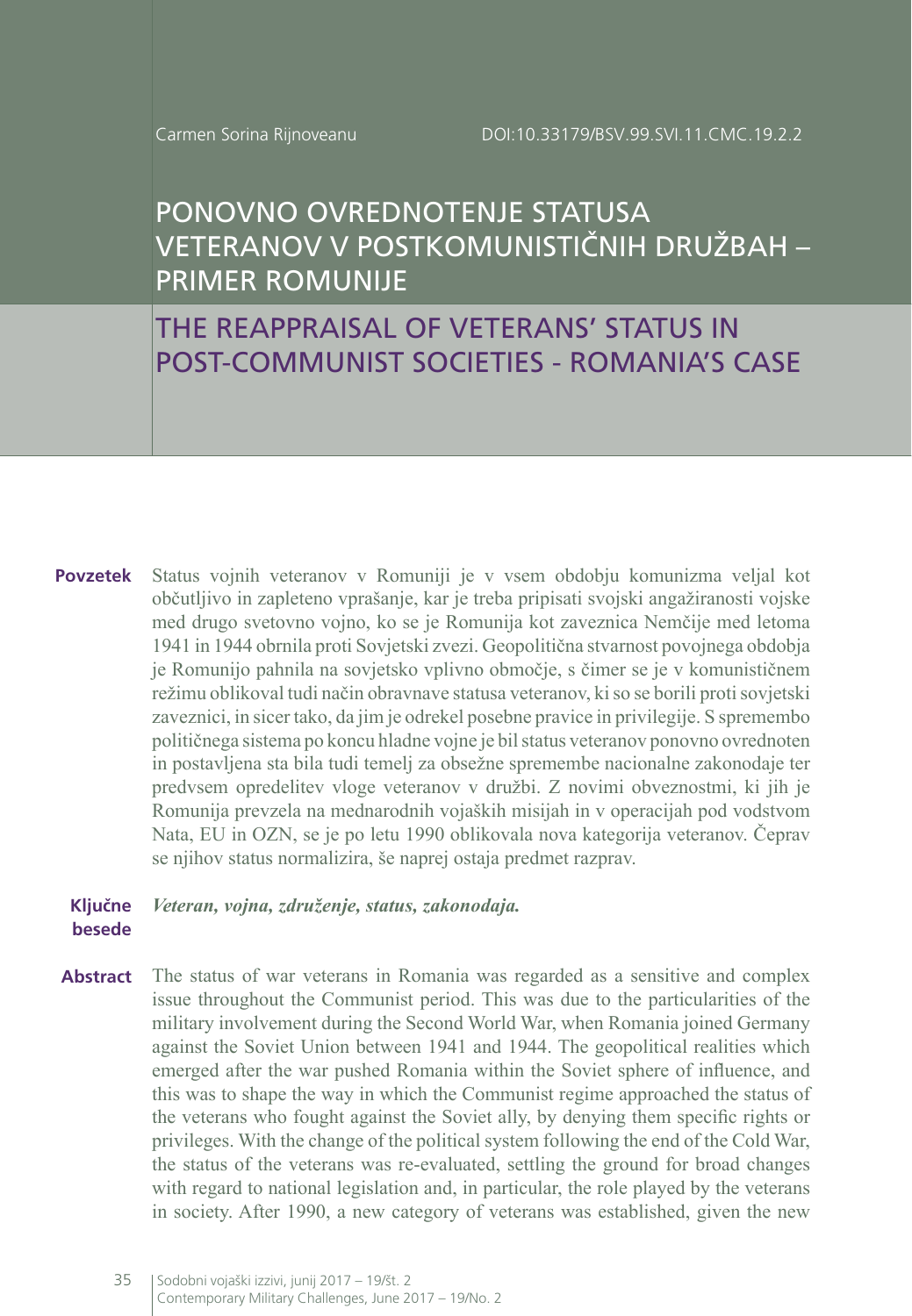responsibilities assumed by Romania as part of the international military missions and operations under the lead of NATO, the EU and UN. Although the status of veterans in Romania has normalized since 1990, this remains a dossier which needs to be further considered.

#### *Veteran, war, association, status, legislation.* **Key words**

With the end of the Communist regime in Romania, the transition towards democracy led to important changes which allowed the state and society to develop a new transformative path and to introduce innovative reforms which covered all sectors and fields of activities. Within this new emerging political and social setting, we integrated changes in the national legislation regulating veterans' status which resulted in the establishment of a new perspective based on inclusiveness and broad representations of the Romanian veterans. **Introduction**

> The following paper seeks to decipher the main dynamics which characterized the evolution of veterans' status in Romania, the historical particularities, and the specific developments which emerged against the background of the power shift of 1989. In analyzing the status of the veterans following the collapse of the Communist regime in Romania, two important aspects need to be considered. The first concerns the veterans from the Second World War whose rights were not recognized during Communist times. The second considers the veterans who participated in the post-Cold War military missions and operations in the war theatres of the Balkans, Afghanistan and Iraq. There are specific differences between the two categories of veterans but, nevertheless, both represent an integral part of the national historical culture, which explains the special role of veterans in society and the broad support provided by the state in order to keep their memory alive and, in case of veterans after 1990, to help them re-integrate into society.

### **1 HISTORICAL BACKGROUND**

In a brief historical perspective, the term of war veteran was first introduced in Romania on April 29, 1902, through aroyal high decree adopted by King Carol I. At that time, the status of veteran referred to those fighting in the war of independence of 1877, and was regarded as a tribute and recognition of the merits of the men "who were willing to sacrifice their lives for their country". The war of independence was the war fought by Romania against the Ottoman Empire as part of the larger conflict which opposed Russia and the Ottoman Empire known as the Russian-Turkish War (1877-1878). Romania fought on the Russian side, and the defeat of the Ottomans allowed Romania to gain its independence from the Ottoman Empire. This was officially recognized by the Congress of Berlin in 1878.

According to the existing records, troop mobilization for the war reached over 100,000, of which the operative army contained 1,062 officers and 57,638 military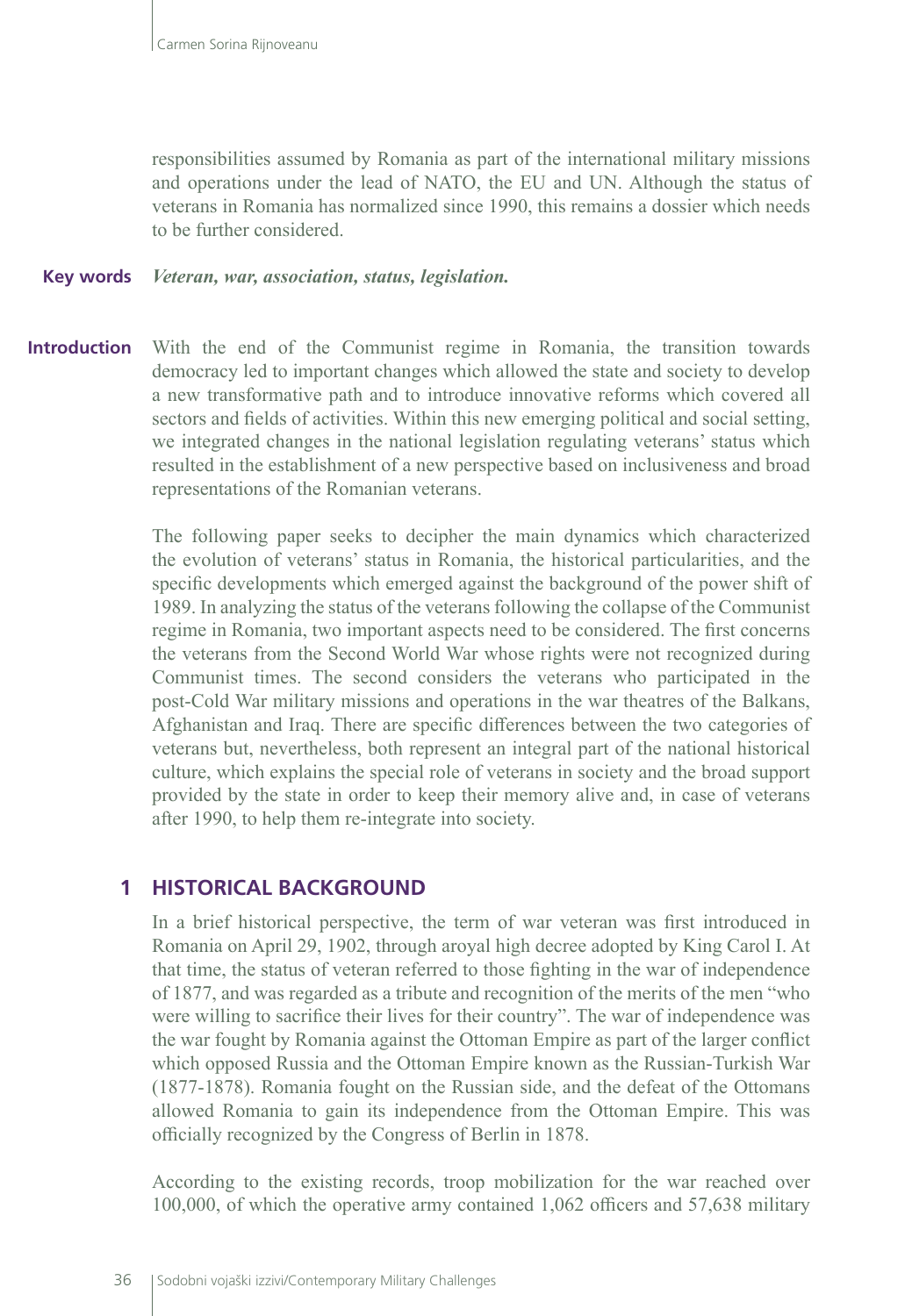personnel. The army of operations which was engaged in the war had about 38,000 military personnel. The causalities of the Romanian army included 4,287 deaths (40 officers and 4,247 NCOs and soldiers) and 3,316 injured (70 officers and 3,246 NCOs and soldiers) (Scafeset al, 2002). In Article 2 of the royal decree, it was stated that: "each veteran soldier shall be provided with peace and position for the rest of his life, and shall receive all he needs for this purpose as a stimulus for future generations". At that time, the status of veterans had rather a symbolic character and it remained mostly a vague concept, due to the lack of specific measures to generate practical support for those fighting in the war. The documentary evidence regarding the veterans of the war of independence are mostly missing from the historical literature, and this is another reason explaining the narrow research focus on this specific matter. However, one can notice that the veterans were not established as a significant force; they had no significant role in society; and they lacked any form of coordination or the ability to forge a specific framework of cooperation.

#### **1.1 War veterans in the First World War**

It was not until the First World War that war veterans gained a special relevance at the level of public and political debate<sup>1</sup>. In order to understand the situation of the war veterans, it is important to explain the broader context of Romania's engagement in the First World War. The outbreak of war found Romania in a complicated geopolitical position. Due to the agreement signed in 1883 by King Carol I, of the German House of Hohenzollern, Romania was part of the Triple Alliance, and therefore was expected to fight alongside Germany and Austro-Hungary. Nevertheless, most of the political elite and public opinion were in favor of joining the Triple Entente and wanted to engage in the war alongside France and Great Britain. This complicated domestic equation forced King Carol I to accept the decision taken during the Crown Council held on August 3, 1914 to endorse the decision of neutrality (Torey, 2012, p. 18). At the core of Romania's decision of neutrality was the special dossier of the Romanian territories from the Austro-Hungarian Empire, in particular the region of Transylvania with its mainly Romanian population. According to the views shared by the majority of the political elite, regaining the Romanian lost territories, at that time held by the Austro-Hungarian Empire, was assumed as the main national priority, and this was to become the engine driving Bucharest's agenda towards the two opposing European military alliances. In order to secure Romania joining the war against the Central Powers, the Entente made significant territorial concessions to Romania following complicated negotiations between 1914 and 1916. An important episode which influenced Romania's position took place on October 1, 1914 when the Russian-Romanian secret agreement was concluded; the so-called Sazonov-Diamandi Convention. According to this document, Saint Petersburg committed to defending Romania's territorial integrity and recognizing its claims to Romanian territories held by the Dual Monarchy (Oprea, 1998, p. 73; Ceausescu, 1988, p. 340; Iordache, 1972, p. 329). Having secured the necessary support for its territorial

*We include in the category of veterans those fighting in the war as well as the "invalids" of war and the descendants of the deceased.*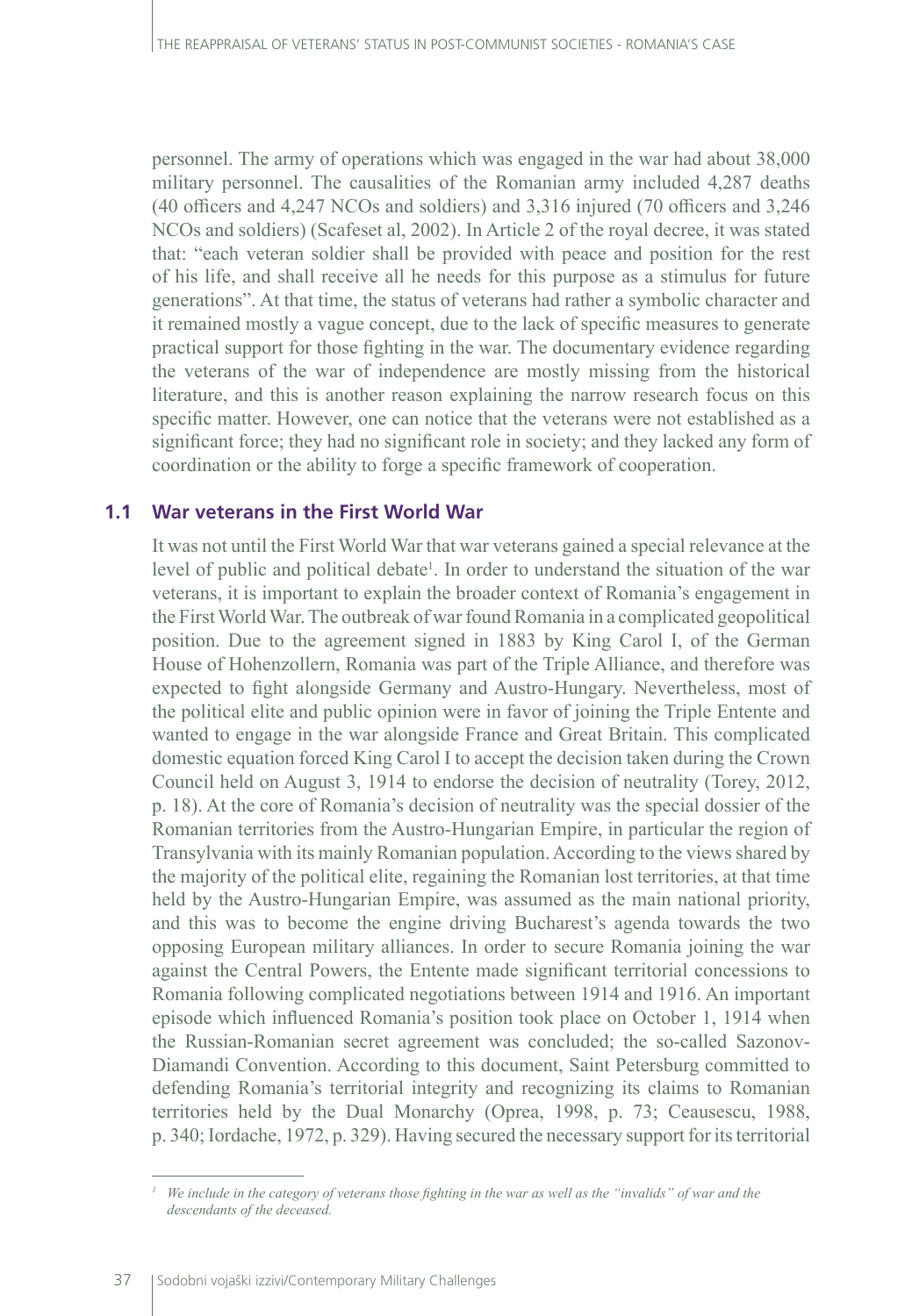claims, Romania signed the military convention and the political treaty with the Entente powers – France, Great Britain, Russia and Italy – on August 17, 1916, and entered the war against the Habsburg Monarchy. On the night of 24/25 August, 1916, the Romanian Armed Forces launched an ample military offensive along the Carpathians, crossing the border of the Austro-Hungarian Empire. The outcome of the war, which ended with the defeat of the Central Powers and the profound reshaping of the European map following the disintegration of the historical empires (Austro-Hungary, Russia, and the Ottoman Empire), allowed Romania to fulfil its national aspiration of territorial unification by bringing the Romanian provinces – Transylvania, Bukovina and Bessarabia – back to the homeland.

The impact of the war was felt deeply at all levels of society and had tremendous effects on the country's internal dynamics. Within this configuration the issue of the veterans gained a special relevance, which can be deciphered as part of a broader analysis. Two dimensions are particularly important to explain the dynamic of this dossier. The first was connected to a trend which emerged in many European countries which mobilized vast human resources to fight in the war; the former combatants became an active force lobbying for greater financial benefits and a form of recognition, leading to the creation of various organizations and associations of veterans. This was to become an important model, shaping the agenda of the actions of the veterans in Romania. The second dimension concerned the level of human mobilization and the great causalities suffered by the Romanian army during the war. The figures are especially revealing: in August 1916, of the 8,000,000 inhabitants of Romania, 813,758 people were mobilized, with another 416,000 reserves that could be called up. This was 30% of the total male population (Torrey, 2012, p. 29; Kiritescu, 1922, p. 109). By the end of the war, an estimated 220,000 military personnel had been killed or were missing in action (2,330 officers and 217,016 soldiers). This made up 3% of the country's population (Kiritescu, 1989, p. 497). The number of "invalids", officially reported, accounted for 35,717 military, while the number of war widows was 55,906. The estimated number of orphans was 48,445, and of them 9,365 were sheltered by the state within special institutions (94 orphanages and 11 sanatoriums which belonged to the Society "The Protection of War Orphans") and another 565 were accommodated in facilities provided by other institutions (Kiritescu, 1989, p. 497). Against this background, it was obvious that the issue of the veterans could not be ignored, and this was to define the way the veterans behaved, public attitudes, and the political reactions to the problem.

In analyzing the veterans' issue, there is another important factor which needs to be considered. As the result of the war, the Romanian borders were significantly extended, so that in 1920 the Romanian state was more than twice the size it had been in 1914. This new reality raised several important questions regarding the status of the Romanian military who were mobilized to fight in the Austro-Hungarian and Russian armies; the re-integration of the former combatants from the new territories which were incorporated by the Romanian state; and the status of the military of non-Romanian origin who chose not to leave Romanian territory after the war ended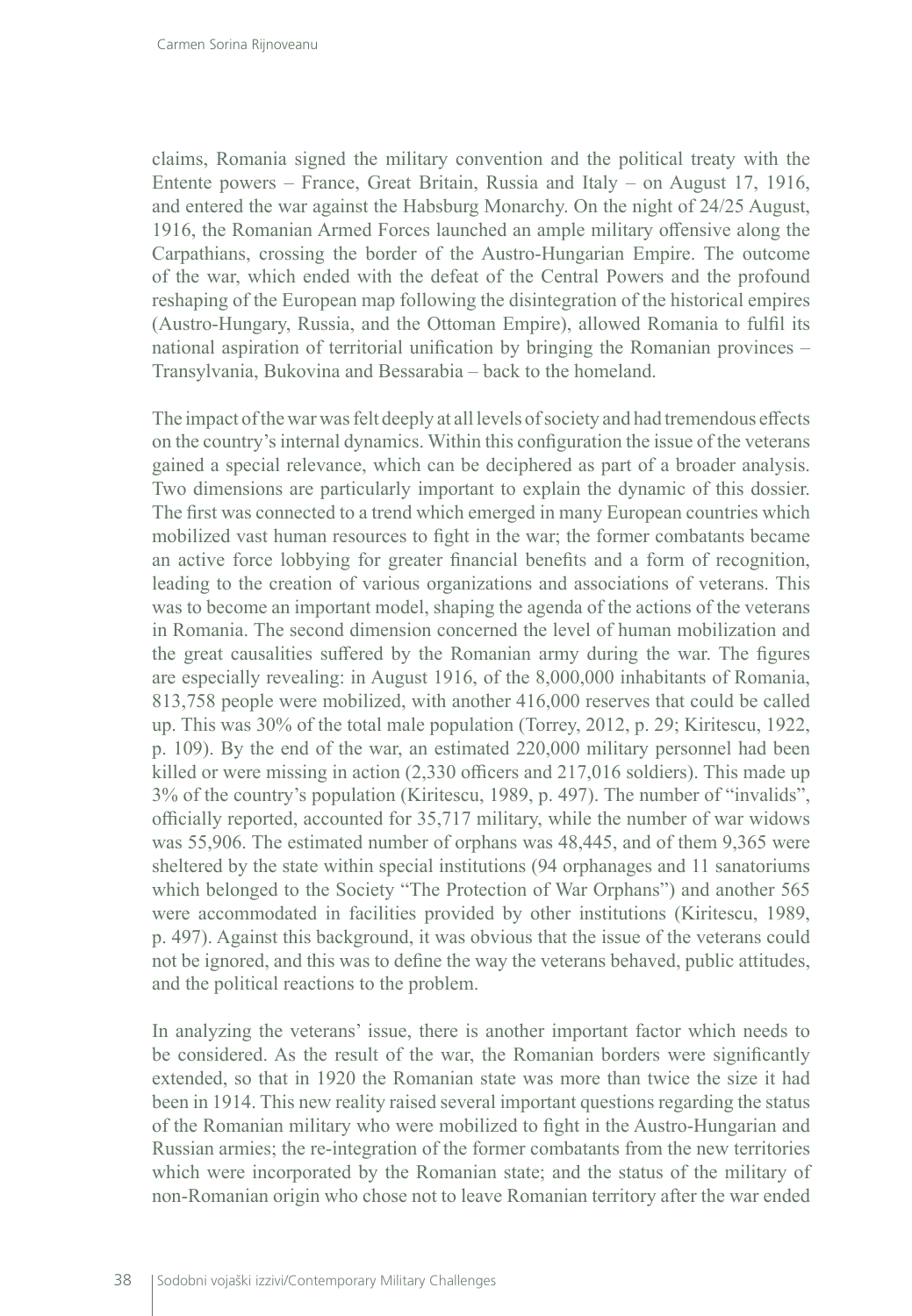and the new territorial borders had been established. It is important to mention that the Romanian state provided equal treatment and recognition to all men and women in uniform who fought in the war, regardless of the particular army that they had had to serve (Romanian, Austro-Hungarian or Russian).

Against this background, the Romanian state had to deal with multiple challenges: to re-integrate the former combatants; to take care of the "invalids" and of the families of those who lost their lives; and to generate a legal framework for regulating their rights and benefits while adjusting to civilian life. An important measure taken during the war, which was announced by King Ferdinand in 1917 when the Romanian Armed Forces were struggling to counter the military offensive of the Central Powers, was to promise land to the peasants who enrolled in the army. This decision grounded the first major agrarian reform, which was officially approved in 1921 (Axenciuc, 1996). This decision taken by King Ferdinand was doubly motivated: on the one hand, it was a way to recompense the soldiers and their families for their sacrifices during the war, and, on the other hand, it aimed to prevent the spread of revolution, which became a serious matter of concern under the influence of the dramatic events in Russia which toppled Russia's Tsar (February Revolution of 1917).

Also, as a sign of recognition of the merits of the military during the war, King Ferdinand introduced, on September 26, 1916, the highest military decoration granted to the officers who distinguished themselves in battles, named Order "Michael the Brave". Those who were honoured with this distinction were granted special privileges and benefits. The special law adopted on May 12, 1927, endorsed specific material rights to the officers who have received the Order "Mihai the Brave", such as 25 hectares of land, a house lot of 500 square metres and other particular benefits.

Although the war veterans became an important object of public and political interest, their practical role had rather mixed results. Their re-integration into civilian life proved more difficult than expected, while the economic downturn of the late 1920s imposed further setbacks with regard to the state's ability to provide the expected care and other benefits. Despite the fact that the war veterans became an importance force in Romanian society at that time, which they could use in order to enhance their role and national profile, they did not generate a powerful platform of action in order to project their voice based on an articulated agenda of objectives. As a consequence, in the inter-war period, we see the emergence of numerous associations, groups or other initiatives created by the veterans, also including the "invalids" and the descendants of the deceased. Such examples include: The Association "Scouts from the War of 1916-1919", the Veterans' Association "Maresti", The Society "The Tombs of the Heroes Dead in the War", etc. Some of them succeeded in getting an international profile by joining other European, especially French, associations, and becoming part of the broad European community focused on protecting the rights of the veterans. However, the veterans did not establish a broad, nationwide association, as they remained rather attached to their own groupings with specific interests according to the character of the association that they belonged to.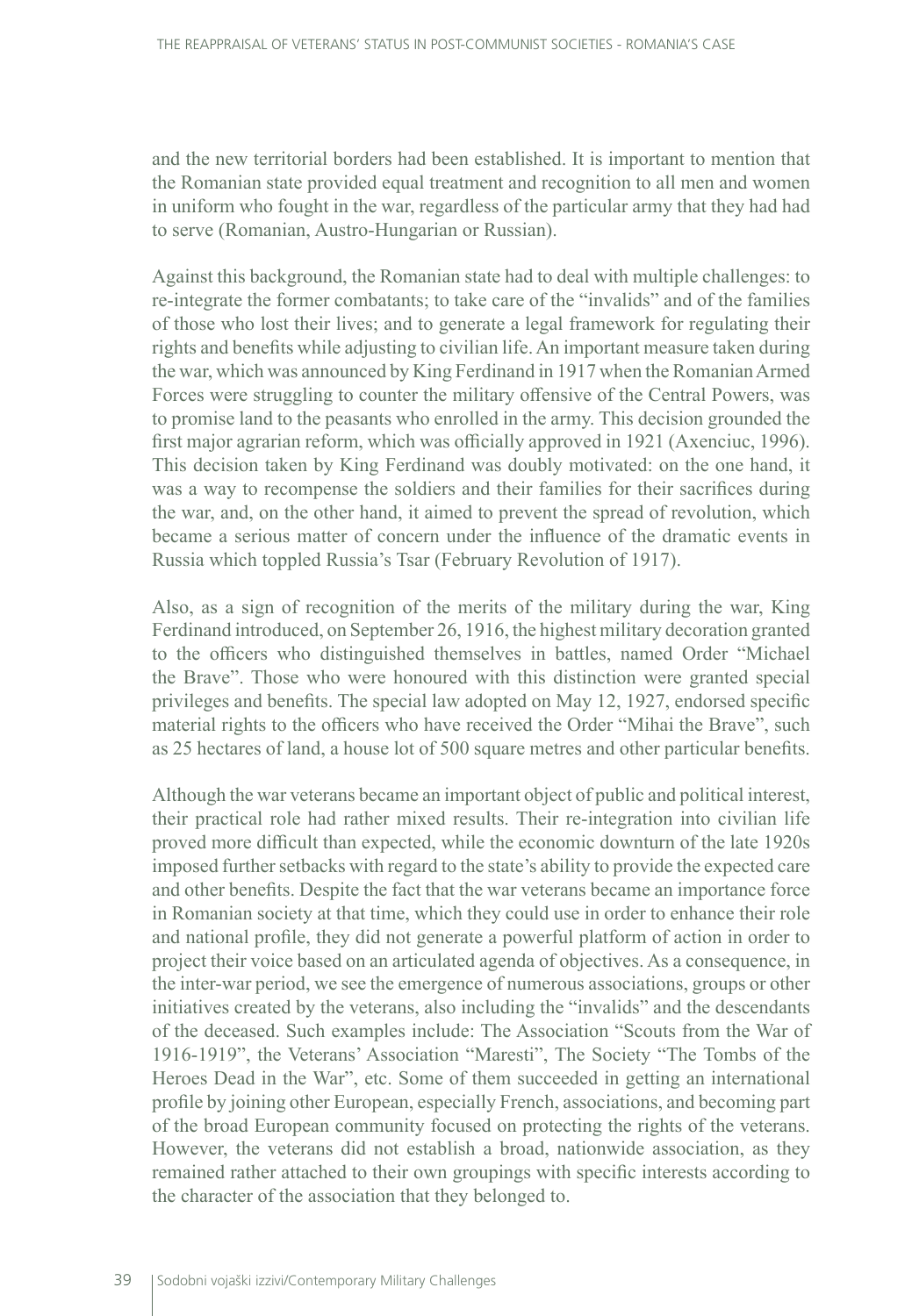#### **1.2. War veterans in the Second World War**

The Second World War brought structural changes regarding the veterans' status, which consequently led to a broad reconsideration of the legal framework regulating the veterans' issue. The new legislation, introduced by the Communist regime after 1945, had a large discriminatory character. This was a consequence of Romania's history of engagement in the Second World War, as Romania switched its alliance from fighting against the USSR to joining it as an ally.

It should be mentioned that during the inter-war period Romania was part of the system of alliances built by France as a counterweight to both USSR and Germany, which was also aimed at preventing a possible German-Soviet entente. The disintegration of the regional security arrangements, starting with September 1938 (the Munich Agreement), the rise of Germany, the fear of the Soviet Union, and the defeat of France in June 1940, forced the Bucharest leadership to re-assess its alignment strategy and seek accommodation with Nazi Germany. Within this new geopolitical architecture, Romania signed, on September 27, 1940, the Tripartite Pact, officially allying itself with Germany, Italy, and Japan (Hillgruber, 1994). When Germany launched Operation "Barbarossa" on June 22, 1941, invading the Soviet Union, Romania, under the lead of Marshal Ion Antonescu, the ruler of Romania (*Conducator*), joined the German forces. The war engagement alongside Germany and against the Soviet Union allowed Romania to recuperate the lost territories of Bessarabia and Bukovina which were occupied by the Soviets in June 1940 (based on the provisions enlisted in the Ribbentrop-Molotov Pact of August 23, 1939). Following the liberation of the Romanian provinces (July 1941), Ion Antonescu decided tore main alongside Germany and continue the military offensive towards the East, so that the Romanian army participated in the extensive military operations in Odessa, Crimea, south of Kharkov, Stalingrad and further south in Kuban and Caucasus (Dutu et all,1999, pp. 8-9).

The change of military dynamics starting at the end of 1942, the successive defeats of Germany and the advance of the Soviet Union accelerated Bucharest's efforts to seek strategic alternatives. The climax was reached on August 23, 1944, when Ion Antonescu was removed from power. Romania broke with Nazi Germany and joined the Coalition of United Nations, fighting on its side until the end of the hostilities on May 9, 1945. Despite its military contribution to the Allied war effort, the Peace Treaty signed on February 10, 1947 did not recognize the co-belligerent status of Romania. Moreover, the new geopolitical setting, agreed at the end of the war between the great victorious powers, left Romania under the Soviet sphere of influence, a reality which settled its overall political and military configuration throughout the Cold War period.

The military engagement in the Second World War was to clearly define the status of the war veterans in Romania. As already mentioned, Romania's war engagement was split into two phases: the Eastern campaign which lasted from June 22, 1941 till August 23, 1944, when the Romanian army fought against the Soviet Union as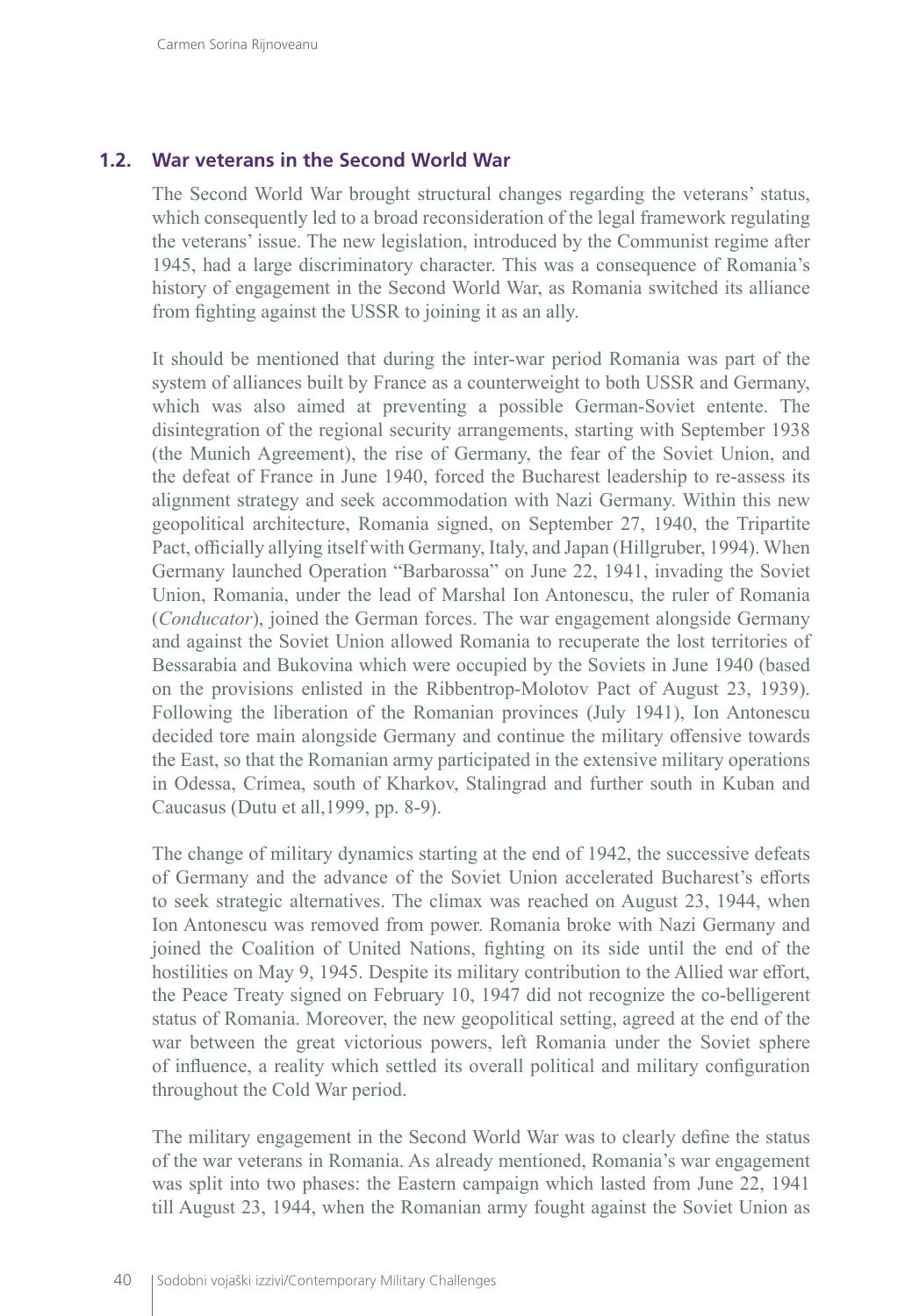an ally of Nazi Germany; and the Western campaign from August 23, 1944 to May 9, 1945 when it joined the United Nations forces against Germany. This was to be a major factor in shaping the overall Communist position and policy towards the war veterans in Romania. According to the estimated data, Romania fielded over 2.5 million troops in the Eastern campaign, on a rotational basis, and 553,121 on the Western front. During the Eastern campaign, Romania lost 624,740 military (71,585 deaths, 243,622 wounded, 309,533 missing in action), while during the Western campaign, the losses reached 169,822 military (deaths, wounded and missing in action) (Dutu et al, 1999, p. 8; Rotaru, 1995, p. 197).

The official approach towards the war veterans cannot be separated from the political developments which emerged in Romania with the Communist takeover of power in December 1947 (the first Communist government was formed as early as March 6, 1945). Under close supervision from Moscow, the Romanian Communist regime launched an extensive process of re-shaping not only the country's political orientations and military doctrines, but also integrating a broad range of practices, ideological patterns and typology of behavior imposed by the Soviet Union. Under these new circumstances, the war against the Soviet Union was considered a major act of aggression and all those found guilty were to be held accountable.

The veterans' issue was settled based on Law Decree no. 440 of June 4, 1945, which granted the status of veteran to those who had fought in the wars of 1913, 1916-1919 and 1941-1945. **The new law introduced a major distinction between those engaged on the Western front, who were granted the status of veteran, and those fighting on the Eastern front, who were denied any official recognition as war veterans**.

The Romanian military who fought in the Eastern campaign were subjected to a regime of discrimination, and this policy was also applied to those detained in the Soviet camps as prisoners of war. As stated by the documentary evidence, on April 28, 1956 there were still 187,367 Romanian military held prisoner in the Soviet Union (6 generals, 5,697 officers, 181,664 NCOs and soldiers) (Varatic, 2013: xxi). According to the Soviet archives, 132,755 prisoners were released and repatriated, and 54,602 persons were reported dead (Varatic, 2013, p. xxi). They were excluded from any official recognition and most of them were subject to retaliatory measures once they were brought back home.

The Communist regime conducted an oppressive policy against high ranking officers who had fought on the Eastern front. These were treated as war enemies due to their role in the military campaign against the USSR. According to the known figures, between 1944 and 1961, out of over 100 imprisoned generals, 43 lost their lives. A high number of low-ranking officers had a similar fate.

In October 1963, the Committee of Former Fighters and War Veterans against Fascism was created, under strict Communist Party supervision. Participation in this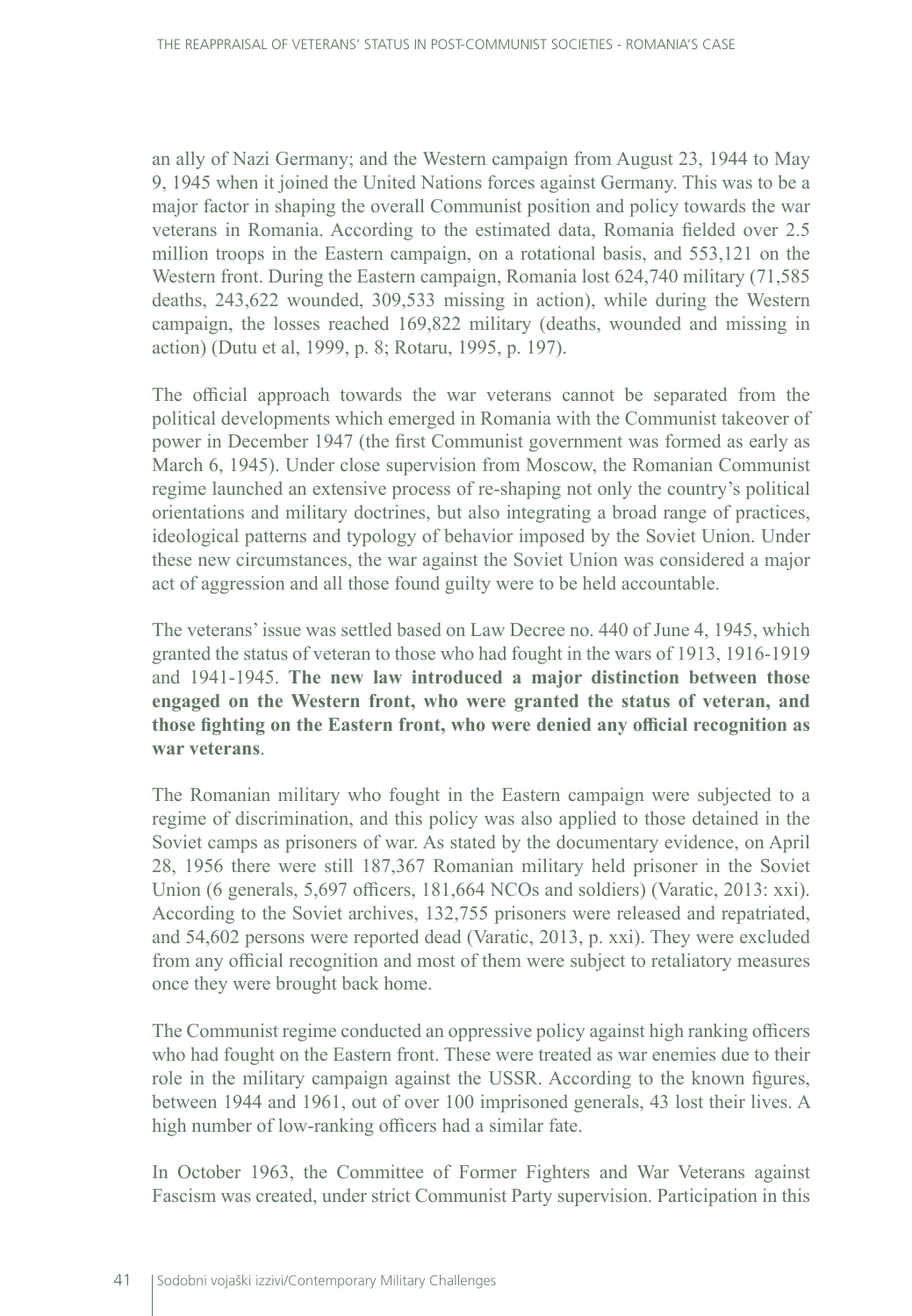Committee was only permitted to those who had fought in the Western campaign, alongside the forces of the United Nations including the Soviet Union. The term veteran was in practice where placed with that of anti-fascist fighter, so only those who were engaged in the campaign against Germany were granted recognition for their roles in the war and accepted as veterans. Unlike the military engaged in the Eastern campaign, who were excluded from the category of veterans, this status was granted to the volunteers who had joined the "Tudor Vladimirescu-Debretin" Division and the "Horea, Closca and Crisan" Division. Both were military units created in the territory of the Soviet Union, starting in1943, which included Romanian prisoners of war. Both Soviet-made divisions joined the Red Army and once they entered Romania played a significant role in bringing the Communist regiment power. The decision to recognize them as war veterans became a matter of debate after 1990, due to their controversial role in the post-war regime change dynamics.

Nevertheless, during Communist times, veterans did not benefit from any special or particular state support or other privileges, having rather a low profile in society. A possible explanation rests with the fact that the Romanian military participation in the Second World War remained a contentious issue, due to the position towards the USSR and the controversies generated by Romania's engagement in the Eastern campaign.

## **2 CHANGES EMERGING AFTER 1990**

The restrictions imposed by the Communist regime defined the overall veterans' dossier after 1990. The major priority was to generate a new legal framework to allow a more comprehensive approach, aimed at reconsidering the conditions and criteria for granting the status of veteran, including the "invalids" and the descendants of the deceased.

The new law regulating veteran status was adopted on July 1, 1994, namely Law No. 44 concerning war veterans, and the rights of the "invalids" and war widows<sup>2</sup>. The major innovation introduced by the new law was the embracing of a comprehensive and inclusive approach regarding the veterans. In this regard, according to Article 1, veteran status was equally granted to all those who participated in the First and Second World Wars, including "invalids" and war prisoners. Three major categories were to be considered:

- Romanian citizens who had enrolled on a voluntary basis and fought alongside the forces of the United Nations;
- The inhabitants of the Romanian provinces temporarily occupied between 1940-1945 and who were incorporated or mobilized compulsorily and fought in the armies of other states, if they kept or regained their Romanian citizenship;

*<sup>2</sup> Law no. 44 of July 1, 1994, republished in Official Monitor of Romania, Part. I, no. 783 of October 22, 2002*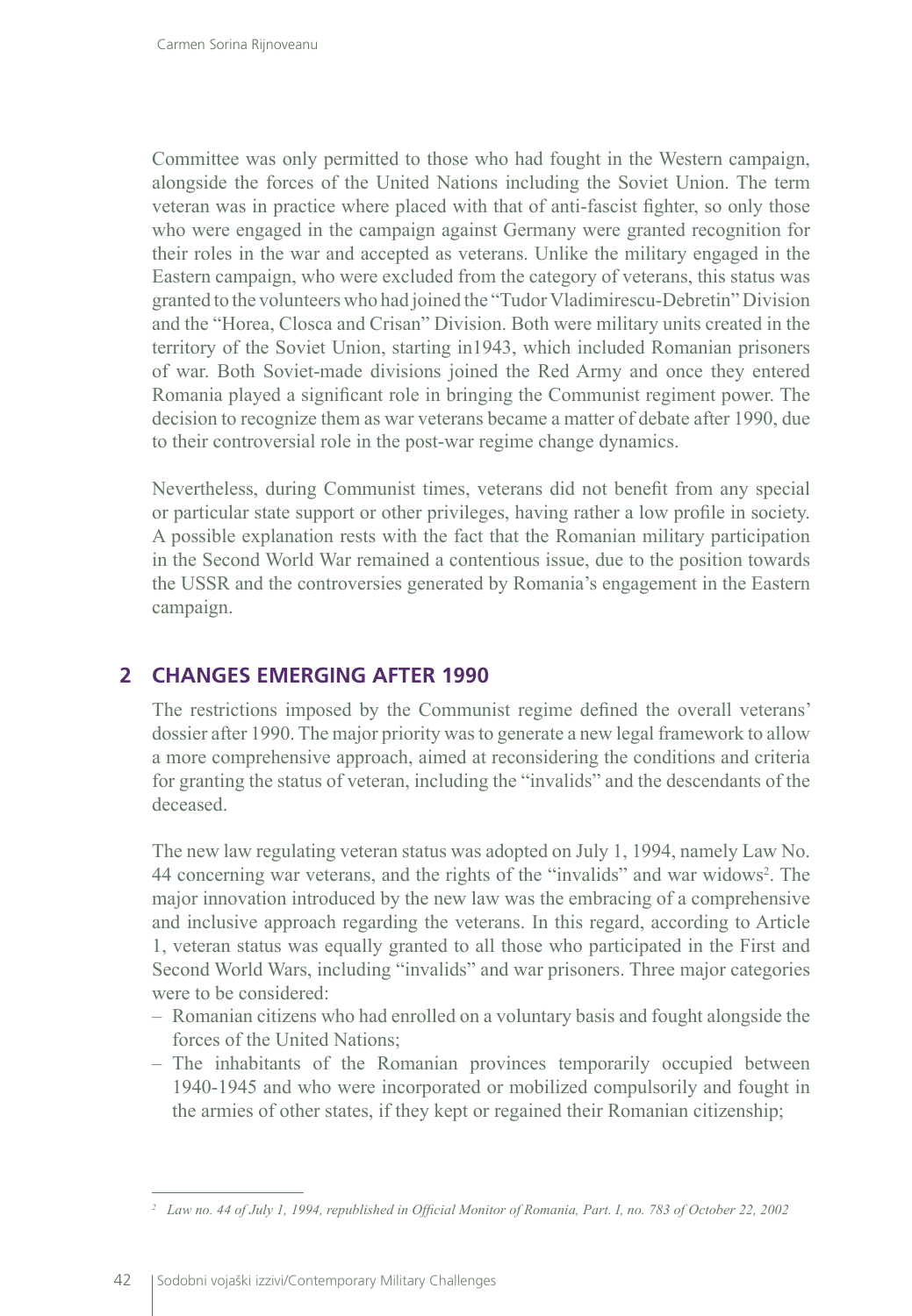– Those of German citizenship who were included compulsorily in units of the German army if they kept or re-gained their Romanian citizenship and residence in Romania.

An important dimension of the new law regarded the rights and benefits recognized to all the veterans, "invalids" and widows of veterans. The benefits were granted based on different criteria (military rank, military decorations received, the period that they were engaged in war). On October 10, 2007, Government Decision No. 1222 introduced War Veteran Day, which is celebrated each year on April 29.

Immediately after the collapse of the Communist regime, important changes were introduced with regard to the organizational framework of the veterans. On December 27, 1989 the National Association of War Veterans (NAWV)was created, which replaced the previous Committee of Former Fighters and War Veterans against Fascism. This is the most representative association of Romanian veterans and is recognized as the most influential and high profile institution in the field. After 1990, it played an important role in promoting war veterans in society and re-opening the veterans' dossier as a distinctive matter of interest at the political level. The Association was founded, and led ever since, by General (Ret.) Marin Dragnea, and it includes all Romanian veterans from the Second World War without discrimination. According to its legal status, the NAWV is an independent non-governmental organization, with no political affiliation. In the last 26 years, other smaller associations of veterans have joined it, a dynamic which has greatly increased the role and prestige of the NAWV. The fact that it is largely supported by the Ministry of National Defence is another important factor which contributed to the enhancement of its visibility at the national level. The NAWV developed a broad international network of relations with veterans associations from Russia, the USA, Great Britain, France, Germany, Poland and Ukraine, among others<sup>3</sup>.

With regard to membership, it should be mentioned that when it was founded, the NAWV had around 900,000 members (veterans, "invalids", widows of veterans, and war widows). Currently, the association numbers approximately 130,000 members, of which about 14,666 are veterans and war "invalids", 521 war widows, and 86,908 widows of war veterans<sup>4</sup>.

The major changes introduced following the end of the Communist regime did not manage to end some historical controversies which emerged among the veterans. The main issue in dispute regarded the rights granted as veterans to those who joined the two Soviet-made Divisions –"Tudor Vladimirescu-Debretin" and "Horea, Closca and Crisan".One example of this is the National Union of War Veterans and their Descendants, which argued for the need to deny the status of war veteran to the

*<sup>3</sup> According to documentary material provided to the author by the National Association for War Veterans in Romania*

*<sup>4</sup> According to the records of the National House of Pensions; relevant information contained in documentary material provided to the author by the National Association for War Veterans in Romania*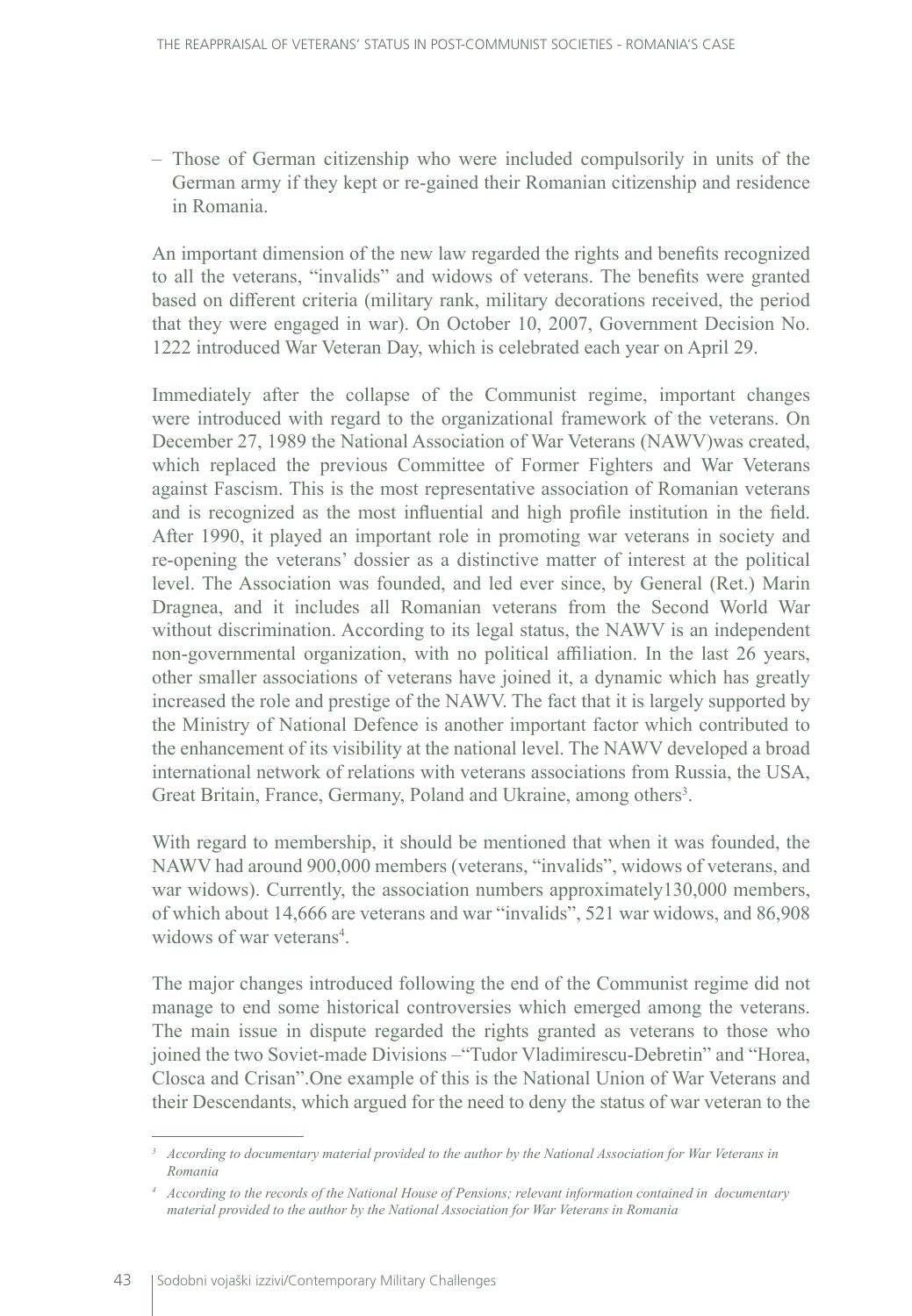members of the two divisions on legitimacy grounds. However, this kind of narrative does not have a real impact over the general dynamic concerning the issue of the veterans in Romania, since any distinction between different categories of veterans was excluded from the existing legal provisions.

There is also another category of veterans, called anti-fascist veterans, who were excluded through Law 44/1994 regulating the status of war veterans in Romania. On May 31, 2003, the Parliament adopted a legislative initiative concerning the rights of the anti-fascist combatants. They are represented by the Anti-Fascist Association whose National Committee has the right to grant the status of anti-fascist veteran. Currently, this Association has around 800 members. The rights of the anti-fascist veterans are similar to those of the war veterans, with the exception of their status as military.

Since 1990, the war veterans have been granted specific rights and material benefits in terms of financial contributions, healthcare, tax exemptions, free public transport, and so on. What is especially important is the fact that the war veterans enjoy a wider national respect and are honoured for their sacrifice and military virtues, as they are now recognized as having played an important role in preserving the national historical memory and in shaping the collective military culture.

### **3 THE POST-1990 VETERANS**

In analyzing the issue of veteran status, it is important to mention that after 1990 a new category of veterans took shape. This includes the military who were engaged in the theatres of operations after 1990. Romania's military participation answered to certain specific strategic objectives as part of its allied obligations and commitments to contribute to the overall efforts of providing security and stability within and outside the Euro-Atlantic area. During the first 10 years of NATO membership, Romania participated in operations in the Western Balkans, Afghanistan, Iraq and North Africa, under the aegis of NATO, the EU, the alliance with the USA (the "coalition of the willing") and other international organizations. The Romanian military presence consisted of 40,000 soldiers rotated in these theatres of operations<sup>5</sup>. For example, in Iraq, over 8,400 military personnel were engaged from 2003 to 2009, and in Afghanistan over 25,000. Twenty-five military personnel lost their lives and over 140 were injured and disabled, the major losses being in Afghanistan.

The increasing number of former combatants in recent international operations has raised the issue of recognizing their merits and the need to establish a legal framework to regulate their status and role in society. Emergency decree No. 82/2006<sup>6</sup> adopted by the Romanian Government represents the first legal document which settled this

*<sup>5</sup> Romania Defense 2014, Ministry of National Defense: 1, http://www.mapn.ro/publicatii/2014/defence\_2014.pdf, accessed on 7 June 2016*

*<sup>6</sup> Published in the Official Monitor of Romania, No. 896 of November 3, 2016*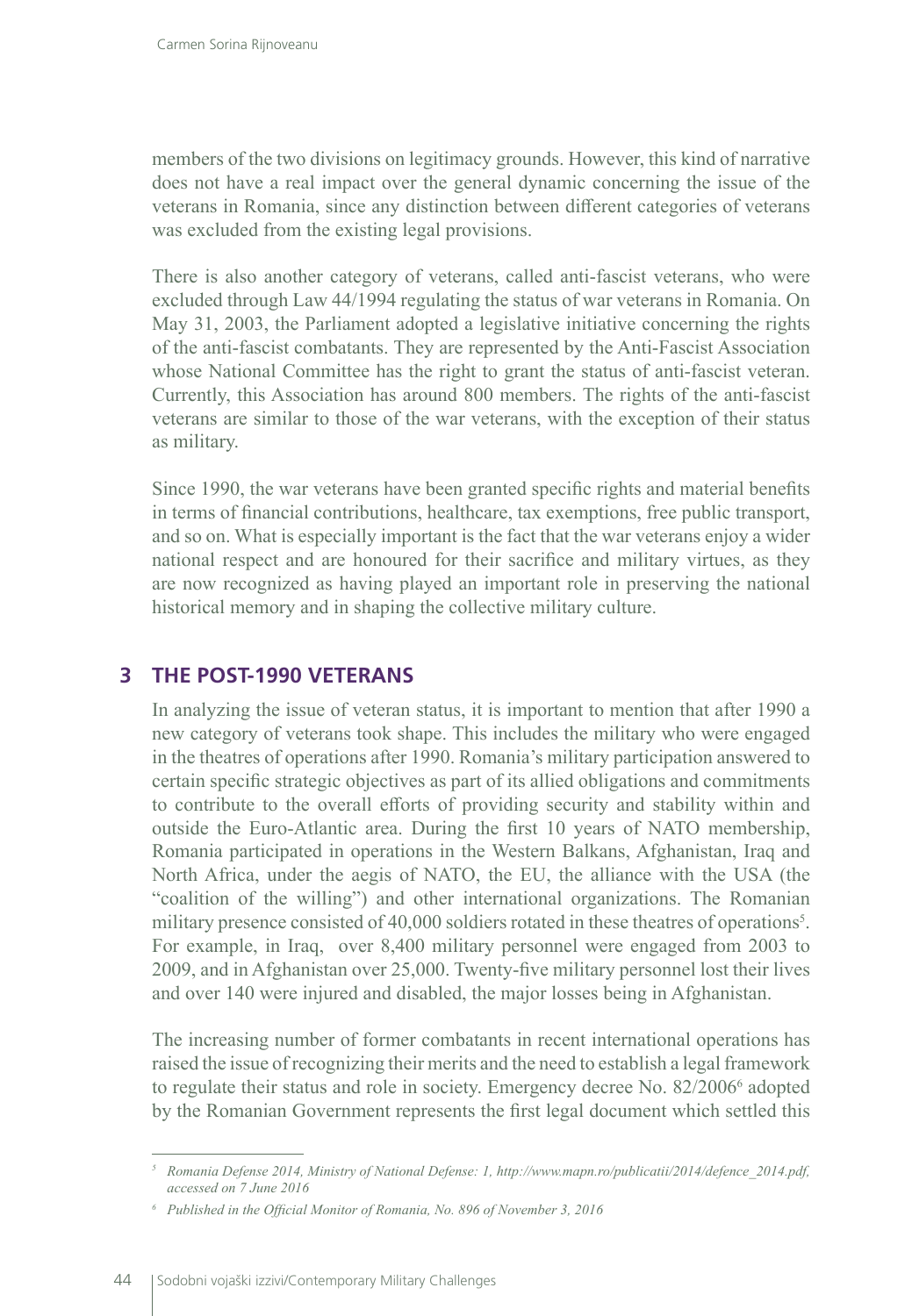issue. Its implementation procedures were further developed and integrated through Decree No. M39 of 27 March 20097 and Decree No. M72 of 5 July 2010, adopted by the Minister of National Defence.

Emergency decree No. 82/2006 establishes the procedures for the recognition of the merits of the military personnel participating in military operations, including ways of granting distinctions and providing job opportunities. The Ministry of National Defence plays an important role in this regard by providing support to the "invalids" in finding jobs within various military structures which fit their physical and medical condition.

With regard to the status of veterans, there are two major criteria to be considered:

- Article 3: army personnel who have served in military operations, starting in1990, for at least 12 months, continuous and cumulative, as well as the disabled personnel, regardless of the duration of their participation in military actions, is granted the honorific title of "Military Veteran"; civilian personnel are granted the honorific title of "Veteran"<sup>8</sup>.
- Article 4: military personnel who have served in military operations, starting in 1990, regardless of the duration, and who distinguished themselves during the mission by special manifestations of courage and loyalty, will be granted the honorific title of "Military Veteran", and for civilians, the title of "Veteran".

According to Article 2, military missions are considered as follows:

- missions conducted by the forces engaged in "fighting service";
- training exercises, performed on the ground, with or without fight shooting;
- support actions for helping civilian authorities in emergency situations;
- humanitarian assistance missions<sup>9</sup>.

Compared with the status of war veterans, which regards the former combatants from the Second World War, the status of "Military Veteran" does not imply granting rights and benefits, but is rather a symbolic recognition of their military contribution and effort. The exception regards the invalids and those who suffered injuries, who receive consistent material support and other benefits (free public transportation, the exemption from particular state contributions, 12 free trips by rail and waterway, etc.). In 2015 it was established that the date of 11 November will be celebrated as the National Day of Veterans.

In 2013, the Association of Military Veterans and Disabled Veterans was founded, whose agenda is especially focused on helping veterans with social and medical

*<sup>7</sup> Published in the Official Monitor of Romania, part I, No. 237 of 9 April 2009*

*<sup>8</sup> Decree regarding the modification and completion of the application of the methodological norms adopted through Emergency Decree No. 82/2006 for recognizing the merits of the military personnel participating in military actions and for granting them some rights, as well as forthe descendants of the deceased, adopted through the Decree of the Minister of National Defence No. M39/2009*

*<sup>9</sup> Ibid*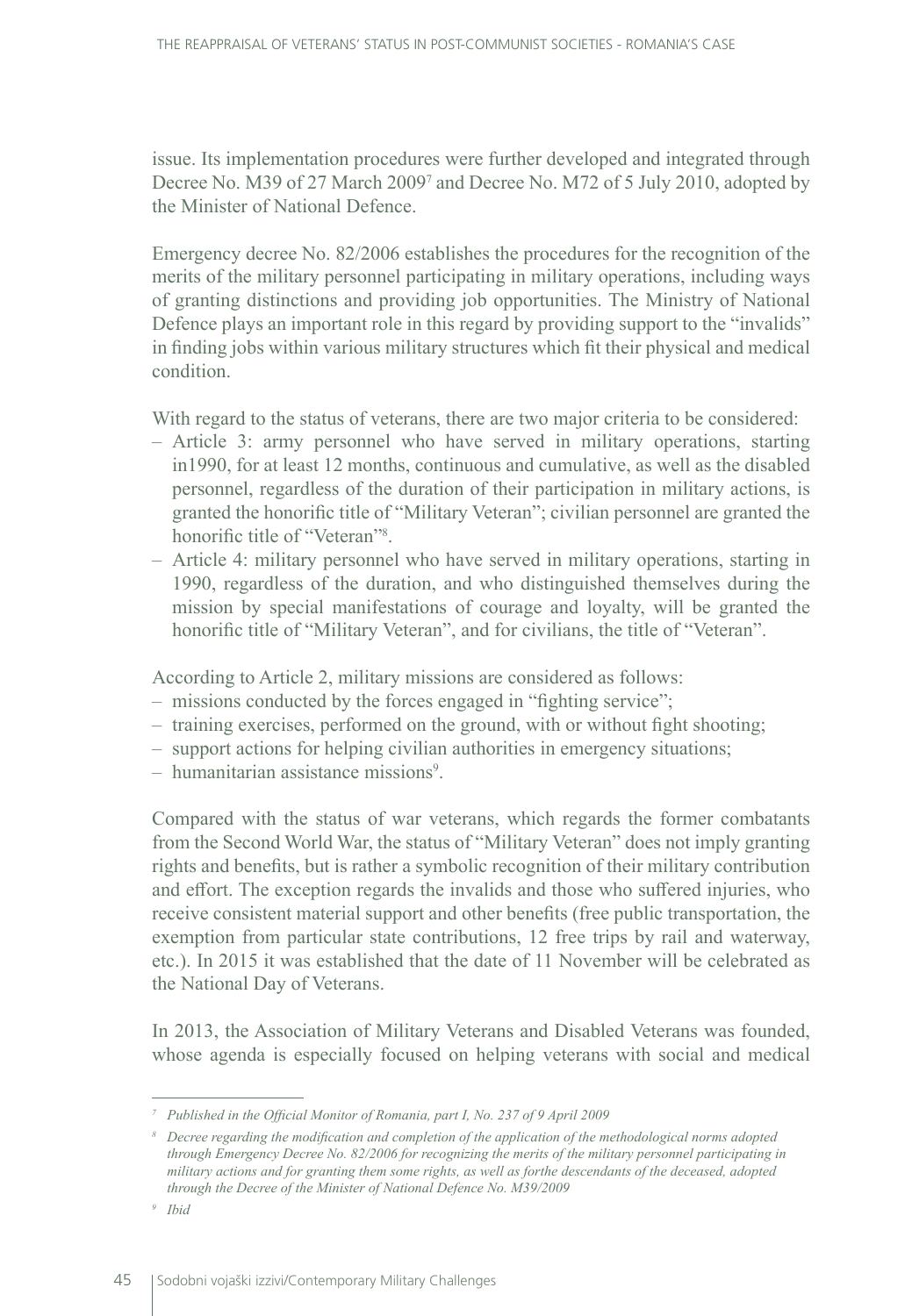problems. In the long term, its goal is to create a Medical Recuperation Centre for providing support and medical assistance to disabled veterans who were engaged in the military theatres after 1990.

The topic of war veterans has not been the subject of systemic research in Romania, and this makes a comprehensive investigation on the issue difficult. The rationales may be found in the lack of interest, poor documentary evidence or political constraints as happened during Communist times. With the change of the political regime after 1990, significant changes were introduced with regard to the way in which war veterans are acknowledged as an important national symbol and part of the historical collective memory. Nevertheless, this growing attention and reconsideration did not produce substantial historical research, which remains rather limited or confined to particular cases based on individual experiences and particular accounts. **Conclusion**

> It is obvious that the end of the Communist regime allowed a broad re-assessment of the role of war veterans in society. From this perspective, it should be mentioned that the Ministry of National Defence conducts various activities aimed at honouring the war veterans and providing them with support and recognition. A series of institutions were also established, with specific goals of coordinating and organizing activities related to war veterans, which work under the aegis of the Ministry of National Defence (the National Office of Heroes Memory, established in 2003, and the Direction of Personnel Welfare, created in 2009).

> The major innovations introduced after 1990 with regard to the status of war veteran scan be also seen as an attempt to repair the injustice done during the Communist regime, when most of them were denied any rights or official recognition. The new legislation which regulates the status of the war veterans has excluded any distinction between those who fought during the Second World War, and allowed their integration regardless of the nature or character of their military engagement throughout the war.

> The new category of veterans which emerged after 1990 required a distinctive type of analysis. In this specific case, the research reveals the need for greater support in meeting the veterans' needs, especially in terms of health and healthcare (both physical and mental health), reintegration to civilian life, social life or employment transition.

> In Romania the role of war veterans was significantly enhanced after 1990. They are regarded as part of the national symbolism contributing to strengthening the historical mindset and military culture. However, deficiencies still remain in terms of providing material support and other benefits, and this is something to be further considered since they represent a category which deserves the gratitude and nationwide recognition for their role and sacrifices during the greatest war of the 20th century.